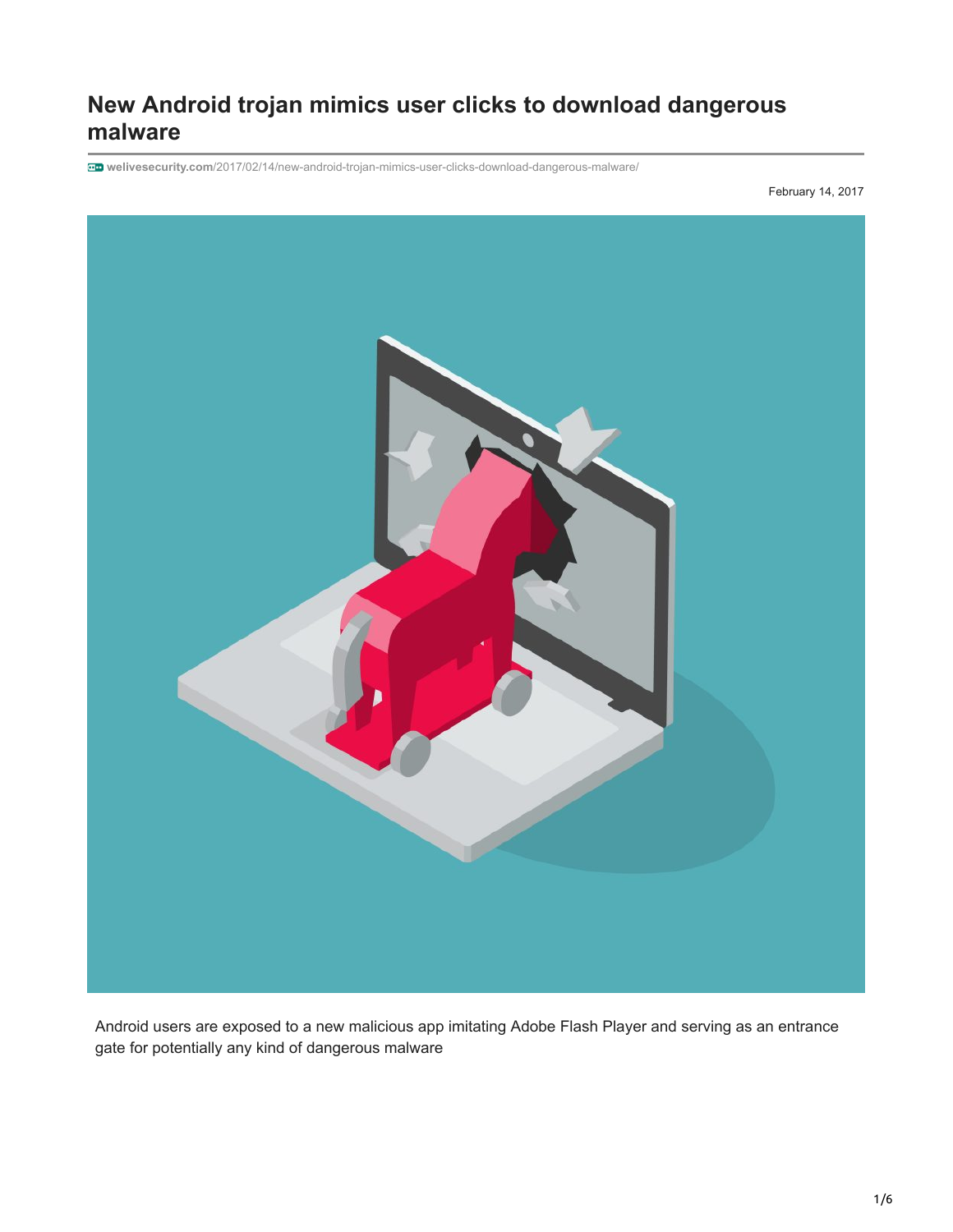

[Lukas Stefanko](https://www.welivesecurity.com/author/lstefanko/) 14 Feb 2017 - 02:00PM

Android users are exposed to a new malicious app imitating Adobe Flash Player and serving as an entrance gate for potentially any kind of dangerous malware

Android users have been exposed to a new malicious app imitating Adobe Flash Player that serves as a potential entrance for many types of dangerous malware. The application, detected by ESET security software as Android/TrojanDownloader.Agent.JI, tricks its victims into granting it special permissions in the Android accessibility menu and uses these to download and execute additional malware of the attackers' choice.

According to our analysis, the trojan targets devices running Android, including the latest versions. It is distributed via compromised websites – adult video sites, but also via social media. Under the pretense of safety measures, the websites lure users into downloading a fake Adobe Flash Player update. If victims fall for the legitimate-looking update screen and runs the installation, they have more deceptive screens to look forward to.



Figure 1: Fake Flash Player update screen

#### **How does it work?**

The next phony screen pops up following successful installation, claiming "too much consumption of energy" and urging the user to turn on a fake "Saving Battery" mode. Like most malicious pop ups, the message won't stop appearing until the victim gives in and agrees to enable the service. This opens the Android Accessibility menu, showing a list of services with accessibility functions. Among the legitimate ones, a new service (created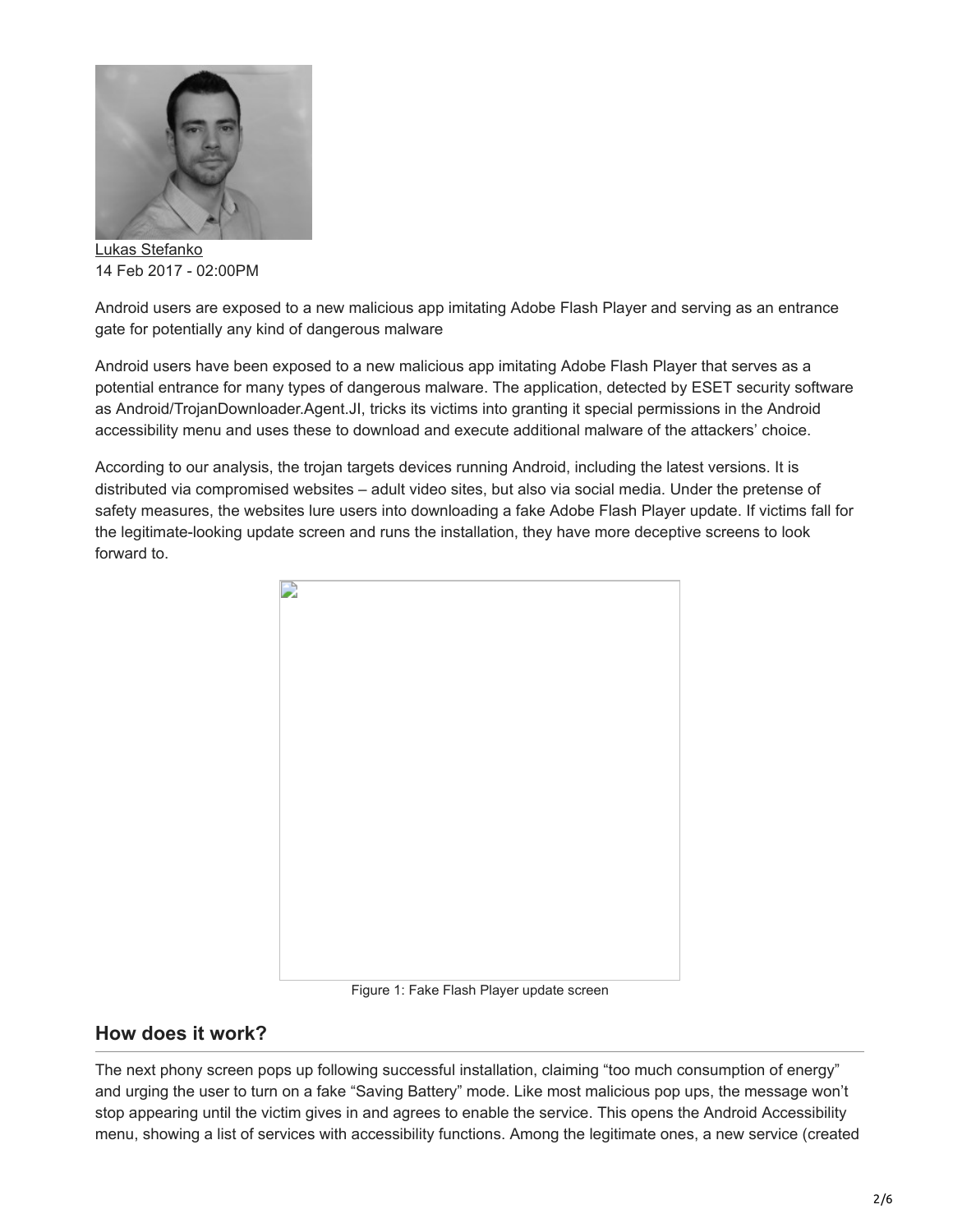by the malware during installation) named "Saving battery" appears. The service then requests permissions to *Monitor your actions*, *Retrieve window content* and *Turn on Explore by Touch* – all crucial for future malicious activity, enabling the attacker to mimic the user's clicks and select anything displayed on their screen.



Figure 3: Android Accessibility menu with the malicious service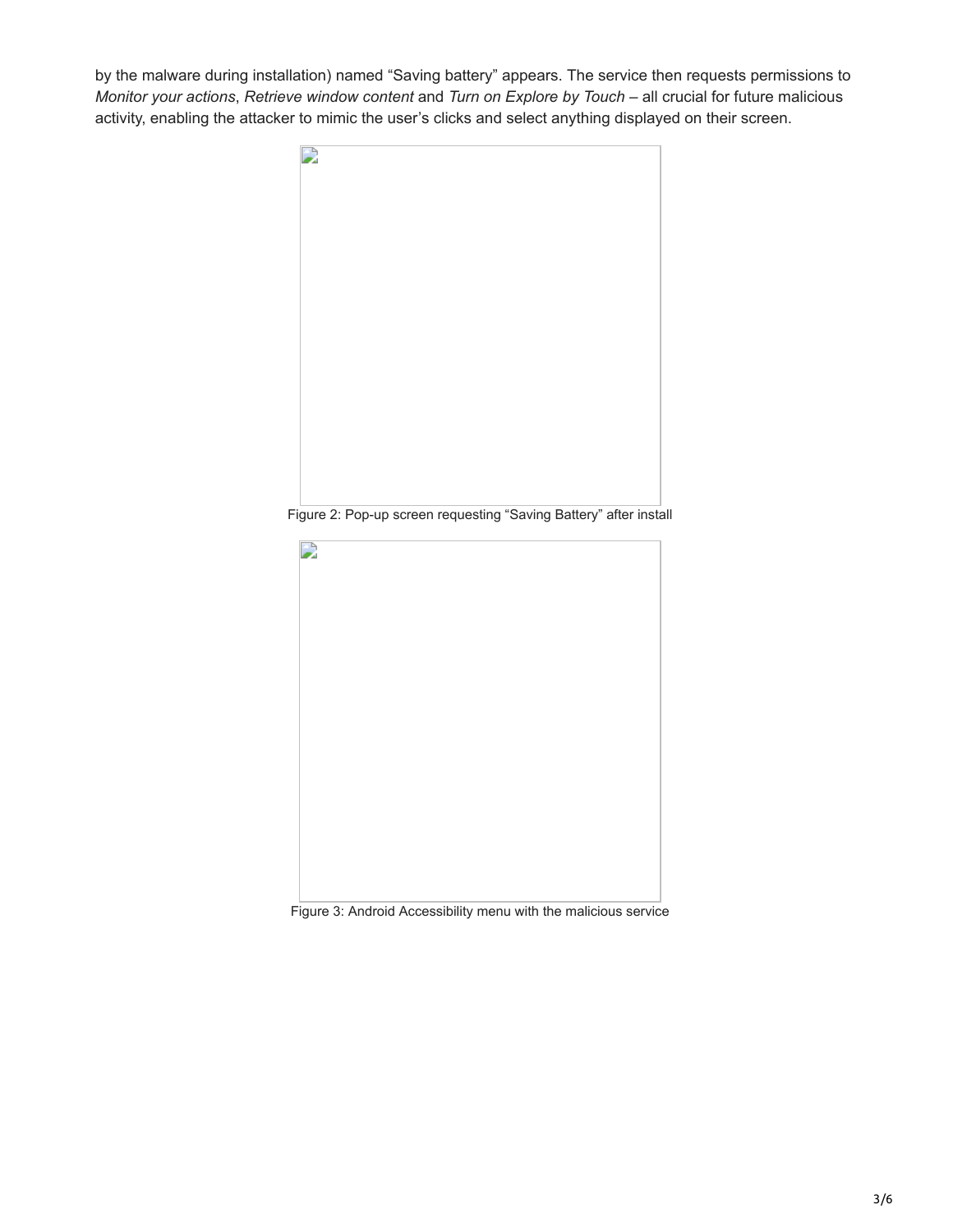

Figure 3: Android Accessibility menu with the malicious service

Once the service is enabled, the fake Flash Player icon hides from the user. However, in the background, the malware is busy contacting its C&C server and providing it with information about the compromised device. The server responds with a URL leading to a malicious app of the cybercriminal's choice – in the detected case, banking malware (though it could be any malware ranging from adware through spyware, and on to ransomware). After acquiring the malicious link, the compromised device displays a bogus lock screen with no option to close it, covering the ongoing malicious activity beneath it.



Figure 5: Lock screen covering malicious activity

This is when the permission to mimic the user's clicks comes in handy – the malware is now free to download, install, execute and activate device administrator rights for additional malware without the user's consent, all while remaining unseen under the fake lock screen. After the app's secret shenanigans are done, the overlay screen disappears and the user is able to resume using the mobile device – now compromised by the downloaded malware.

## **Has my device been infected? How do I clean it?**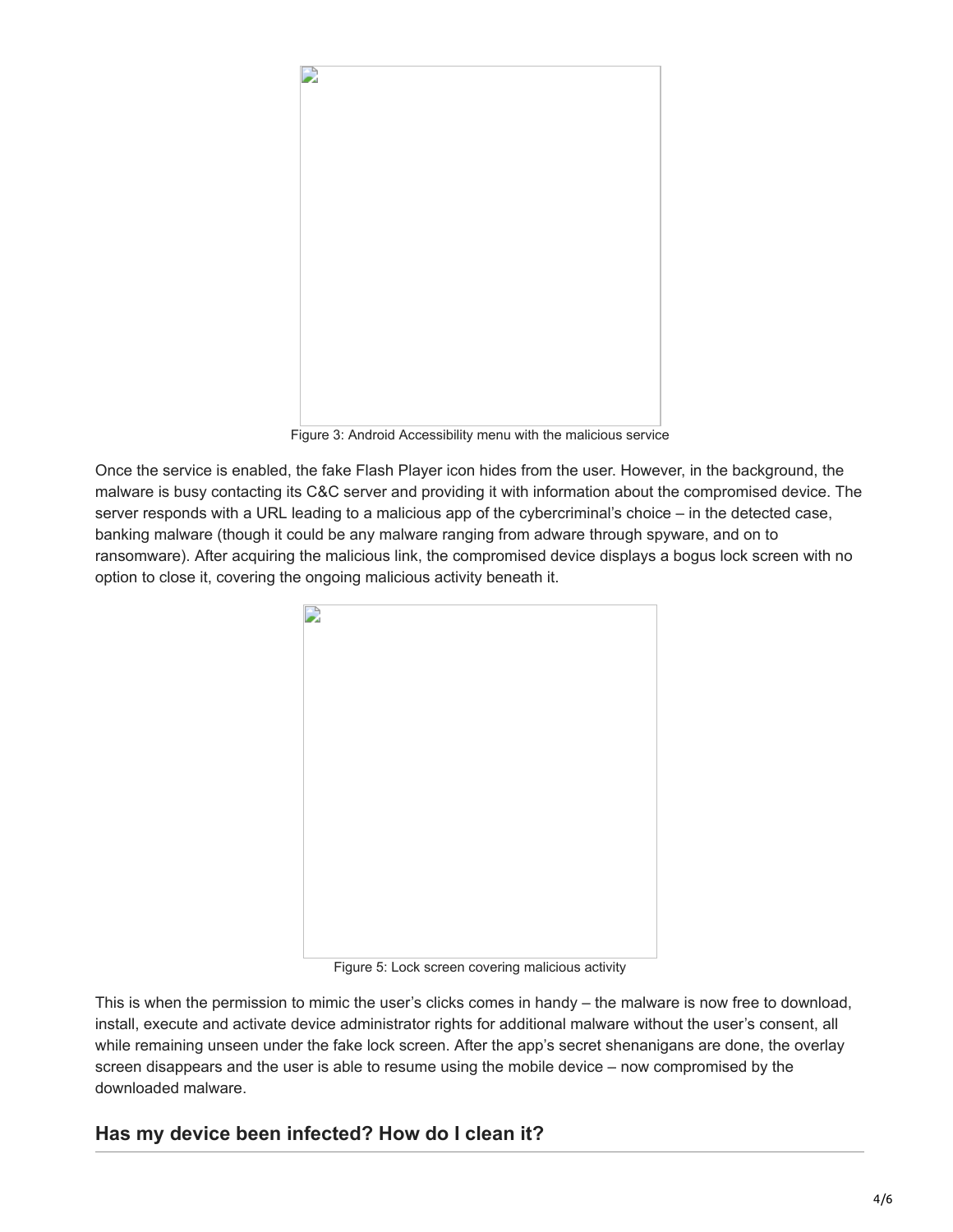If you think you might have installed this fake Flash Player update in the past, you can easily verify by checking for 'Saving Battery' under Services in the Accessibility menu. If listed under the services, your device may very well be infected.

Denying the service its permissions will only bring you back to the first pop up screen and will not get rid of Android/TrojanDownloader.Agent.JI.

To remove the downloader, try manually uninstalling the app from Settings -> Application Manager -> Flash-Player.

In some instances, the downloader also requests that the user activate Device administrator rights. If that turns out to be the case and you can't uninstall the app, deactivate the administrator rights by going to Settings -> Security -> Flash-Player and then proceed with uninstalling.

Even after doing so, your device might still be infected by countless malicious apps installed by the downloader. To make sure your device is clean, we recommend using a reputable mobile security app as a hassle-free way to detect and remove threats.

## **How to stay safe**

To avoid dealing with the consequences of nasty mobile malware, prevention is always the key. Apart from sticking to trustworthy websites, there are a couple more things you can do to stay safe.

If you're downloading apps or updates in your browser, always check the URL address to make sure you're installing from the intended source. In this particular case, the only safe place to get your Adobe Flash Player update is from the official Adobe website.

After running anything you've installed on your mobile device, pay attention to what permissions and rights it requests. If an app asks for permissions that don't seem appropriate to its function, don't enable these without double checking.

Last but not least, even if all else fails, a reputable mobile security solution will protect your device from active threats.

If you'd like to find out more about Android-based malware, look into our [latest research](http://www.welivesecurity.com/category/android-2/) on the topic. You're also welcome to stop by ESET's stand at this year's [Mobile World Congress](https://www.mobileworldcongress.com/).

## **Video capture from an infected device (time edited)**